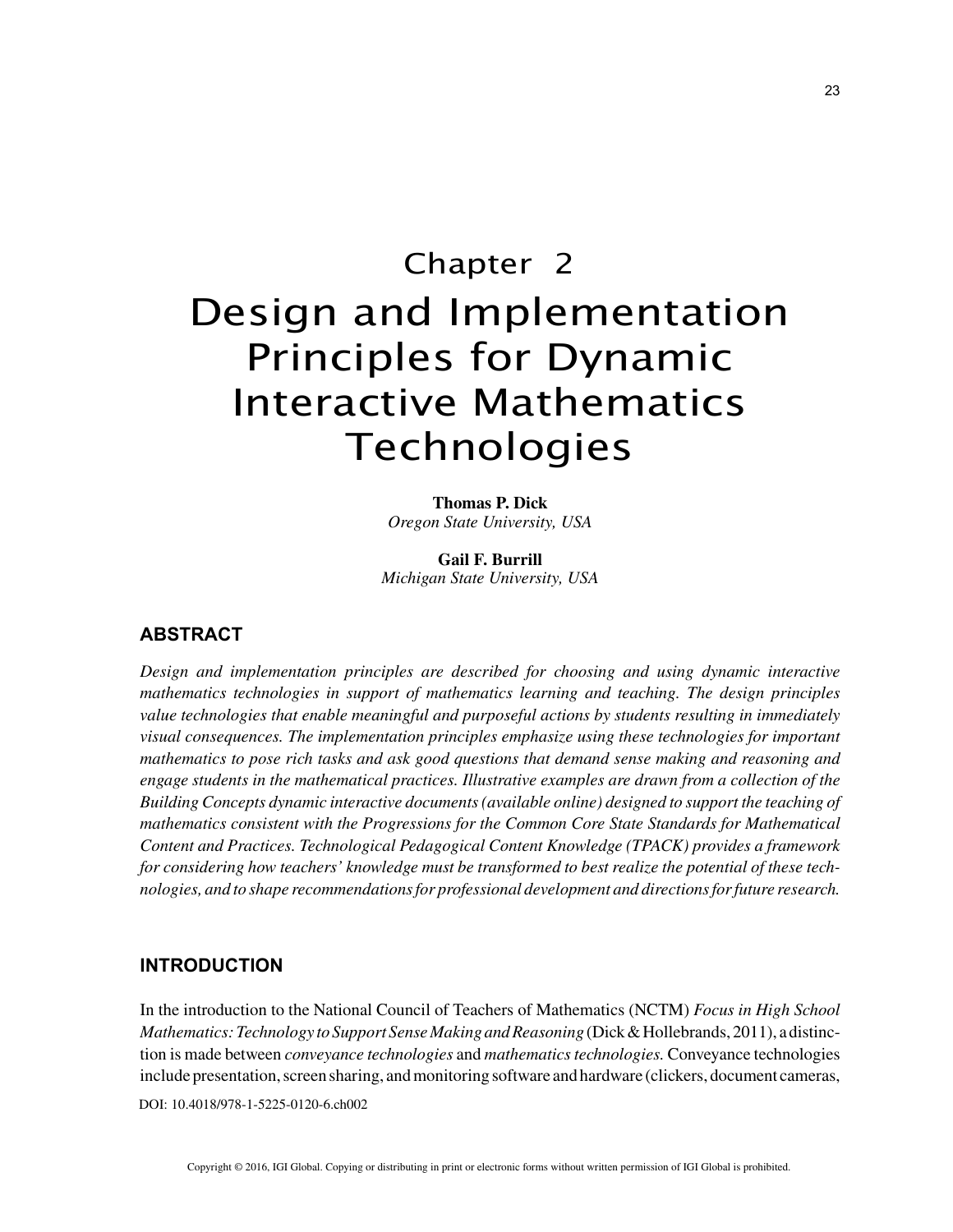#### *Design and Implementation Principles for Dynamic Interactive Mathematics Technologies*

interactive presentation boards) that can be useful in a mathematics classroom, but are not intrinsically related to mathematics. In contrast, mathematics technologies are software and hardware with explicit mathematical purposes, such as computer algebra systems, graphing calculators, spreadsheets, dynamic geometry environments, or applets focused on mathematical concepts.

The Conference Board of the Mathematical Sciences (CBMS) recommends in *The Mathematical Education of Teachers II* (MET II, 2012) that:

*Teachers should have experiences using technology as a computational and problem solving tool. When technology is used as a computational tool, learners use it to perform a calculation or produce a graph or table in order to use the result as input to analyze a mathematical situation. They should also learn to use technology as a problem solving tool, or to conduct an investigation by taking a deliberate mathematical action, observing the consequences, and reflecting on the mathematical implications of the consequences. (MET II, 2012, pp. 33-34)*

It is clear from this recommendation that the authors of the MET II document specifically had mathematics technologies in mind, and they suggest two valuable but very different "tool" roles these technologies should play in the mathematics education of teachers:

- 1. As a computational/representational tool in the service of performing calculations or analyzing mathematical situations,
- 2. As a tool in the service of problem solving, investigation and exploration.

We claim that these two roles, while both valuing mathematics technologies, indicate two very different perspectives that have important implications for teacher education as they learn to incorporate appropriate tools for learning mathematics.

In the first role, as a computational/representational tool, the technology is viewed as a kind of mathematical servant that performs specific mathematical tasks on request. The user chooses or creates a mathematical object (expression, equation, function, geometric figure, etc.) and then requests a mathematical task (factoring, solving, graphing, measurement, etc.) to be performed on that object. The technological servant performs the desired task and then reports a result or makes a transformed object available to the user. This perspective is supported by studies that suggest the strategic use of technological tools can enhance the development of procedural skills and proficiencies (Kastberg & Leatham, 2005; Roschelle et al., 2009; Roschelle et al., 2010).

The second perspective suggests a view of mathematics technologies as providing special opportunities for students to engage in inquiry and reflection. Rather than simply performing computational tasks, mathematical technologies can provide scenarios of interaction, where a student takes actions and the technology system responds with consequences. Making sense of the implications and connections between those actions and consequences could enhance conceptual learning. This perspective is supported by research that suggests models and manipulatives can be important in developing conceptual understanding (e.g., Chance, et al., 2007; delMas et al., 1999; Drijvers, 2012; Lane & Peres, 2006; Suh & Moyer, 2007; Suh, 2010).

In this chapter, the focus is decidedly on the perspective of mathematics technologies as a tool for conceptual learning, and we highlight a very distinctive class of digital resources - *dynamic interactive mathematics technologies*. These technologies have special promise for positively impacting mathematics